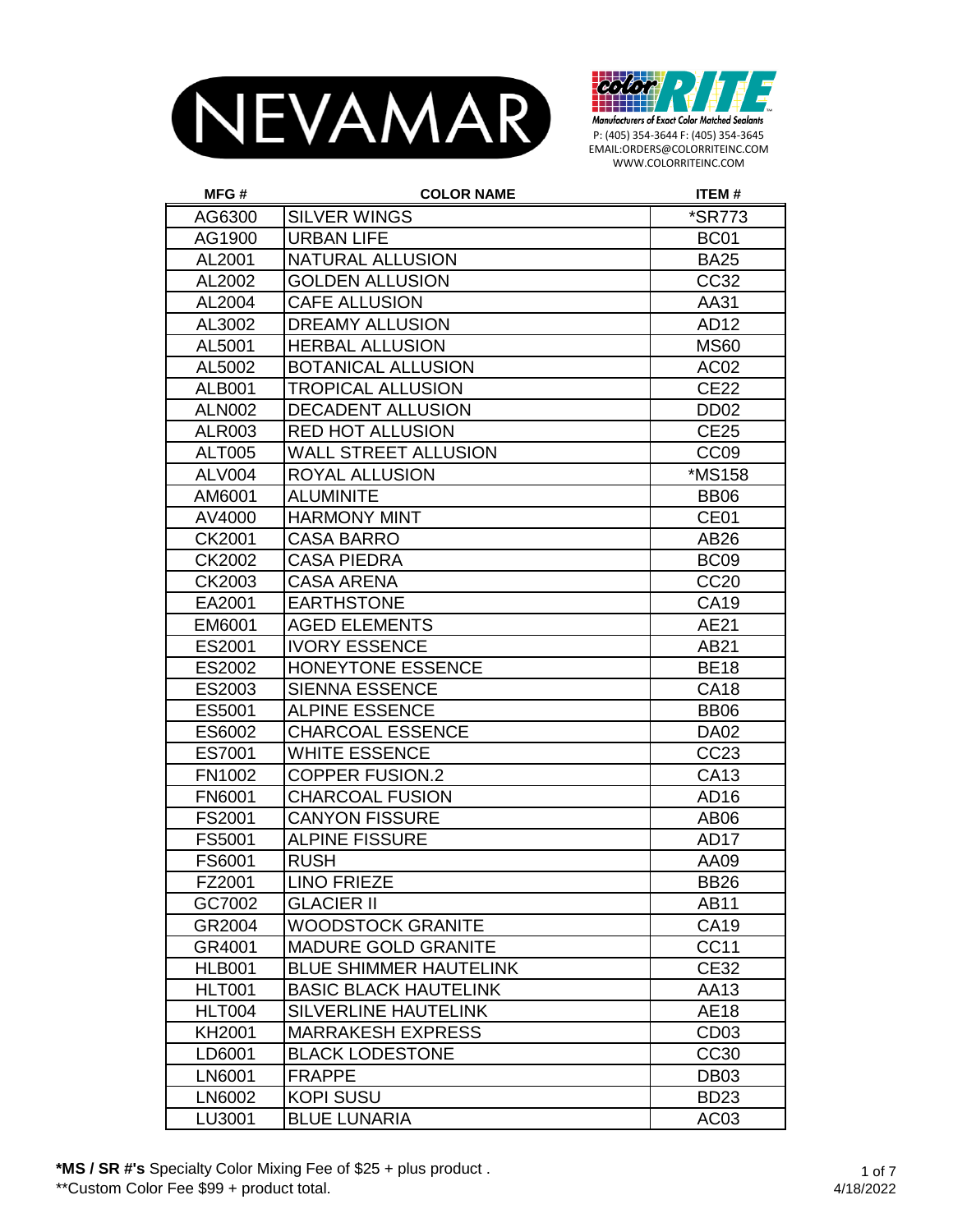



| MFG#          | <b>COLOR NAME</b>             | <b>ITEM#</b>     |
|---------------|-------------------------------|------------------|
| LU4001        | <b>HARVEST LUNA</b>           | CB <sub>09</sub> |
| LU6001        | <b>LUNARIA SHADOW</b>         | AC30             |
| LU6002        | <b>LUNARIA ECLIPSE</b>        | AD <sub>16</sub> |
| ME8001        | <b>COPPER METALX</b>          | <b>CA18</b>      |
| MH4001        | <b>MANHATTAN GLITZ</b>        | <b>BD18</b>      |
| MH6001        | <b>MANHATTAN GLAMOUR</b>      | <b>BC01</b>      |
| MH8001        | <b>MANHATTAN GLEAM</b>        | <b>DM02</b>      |
| MR1006        | <b>AUBERGINE MATRIX</b>       | CM <sub>01</sub> |
| MR2002        | <b>GREIGE MATRIX</b>          | <b>AB17</b>      |
| MR2003        | <b>NUETRA MATRIX</b>          | <b>BB26</b>      |
| MR2005        | <b>TAUPE MATRIX</b>           | AB29             |
| MR2006        | <b>STRAW MATRIX</b>           | <b>BB26</b>      |
| MR2008        | <b>BRONZE MATRIX II</b>       | AE15             |
| MR3003        | <b>FRENCH BLUE MATRIX</b>     | <b>BB02</b>      |
| MR3008        | <b>NAVY MATRIX II</b>         | AD12             |
| MR5004        | <b>SHALE GREEN MATRIX</b>     | AD <sub>09</sub> |
| <b>MR5006</b> | <b>WINTERGREEN MATRIX</b>     | <b>BC25-V2</b>   |
| MR5007        | <b>GREEN MATRIX II</b>        | <b>BC19</b>      |
| MR6001        | <b>GRAY MATRIX</b>            | <b>BC20</b>      |
| MR6002        | <b>CHARCOAL MATRIX</b>        | AA13             |
| MR6004        | <b>STORM GRAY MATRIX</b>      | <b>DD14</b>      |
| MR6005        | WINTER GRAY MATRIX            | <b>AE25</b>      |
| MR6006        | <b>CINDER GRAY MATRIX</b>     | <b>BB06</b>      |
| MR6007        | PHANTOM GRAY MATRIX           | AE19             |
| <b>MR6008</b> | <b>BIRCH MATRIX</b>           | <b>AE17</b>      |
| MR7001        | <b>STUDIO WHITE MATRIX</b>    | AE25             |
| MR7002        | <b>WILD OATS MATRIX</b>       | <b>AB11</b>      |
| <b>MXT002</b> | <b>STAINLESS METALX</b>       | <b>DD14</b>      |
| <b>MXT003</b> | <b>SILVER ALU METALX</b>      | <b>BD25</b>      |
| MW5800        | <b>CALCUTTA MARBLE</b>        | <b>CE28</b>      |
| <b>NS701</b>  | <b>CHALK WHITE</b>            | CD31             |
| NW997         | <b>CLEAR MAPLE</b>            | *SR755           |
| <b>PDG002</b> | PAINTED WOODLANDS             | BD <sub>05</sub> |
| PH7001        | <b>WHITE PHANTASY</b>         | <b>AB11</b>      |
| PO7001        | <b>PARIS WHITE POTTERWARE</b> | <b>BB09</b>      |
| PR1001        | <b>PAPIER FLAMBE</b>          | AM02             |
| PR2001        | PAPIER SOLEIL                 | AE10             |
| PR2002        | PAPIER AU LAIT                | DD <sub>03</sub> |
| PR4001        | PAPIER ST. TROPEZ             | CD <sub>14</sub> |
| PR5001        | <b>PAPIER LUNE</b>            | AD10             |
| PR5002        | <b>PAPIER CACHE</b>           | <b>BD26</b>      |
| PZ4001        | <b>SOLARE PIAZZA</b>          | DD <sub>03</sub> |
| RE4001        | <b>URBAN RENEWAL</b>          | <b>BC29</b>      |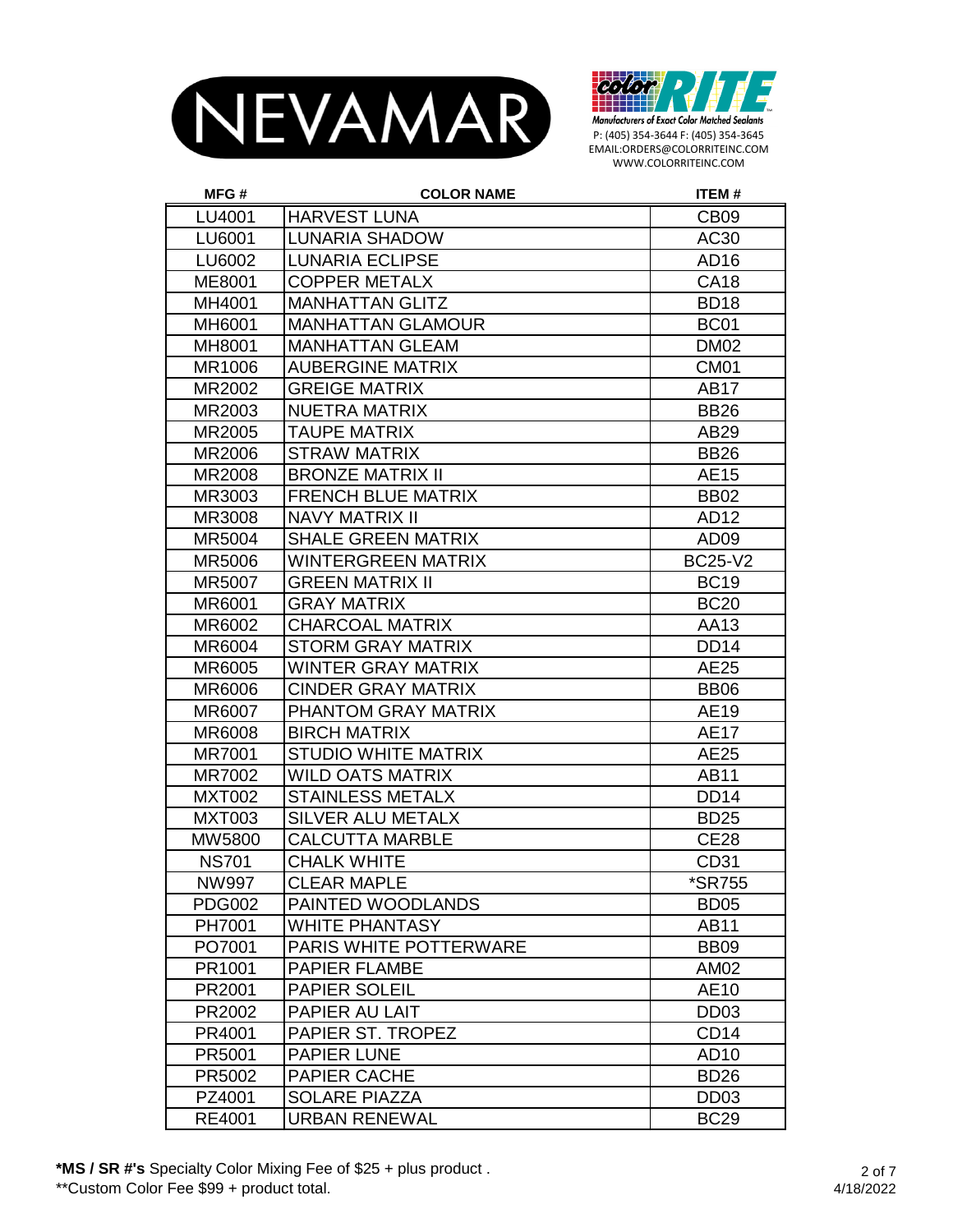



| MFG#              | <b>COLOR NAME</b>      | <b>ITEM#</b>         |
|-------------------|------------------------|----------------------|
| <b>RK2001</b>     | <b>CLASSIC ROCK</b>    | CD <sub>29</sub>     |
| <b>RK2002</b>     | <b>ROLLIN' ROCK</b>    | <b>DC10</b>          |
| <b>RK2003</b>     | <b>VAL'S VANITY</b>    | CE <sub>06</sub>     |
| RK4001            | <b>HOUSE ROCK</b>      | <b>CB14</b>          |
| RK6001            | <b>INDIE ROCK</b>      | <b>AE18</b>          |
| RK6003            | <b>VERDICTS IN</b>     | <b>DB15</b>          |
| <b>RK6004</b>     | <b>VIC'S VENUE</b>     | AE21                 |
| <b>RK7002</b>     | <b>VETO PROOF</b>      | <b>AE17</b>          |
| S1015             | <b>BURGUNDY</b>        | <b>BA05</b>          |
| S1025             | <b>SANGAREE</b>        | AA31                 |
| S <sub>1027</sub> | <b>LIBERTY RED</b>     | AA30                 |
| S1049             | <b>CARMEN RED</b>      | AA24                 |
| S2003             | <b>CHAMPAGNE</b>       | AA19                 |
| S2019             | <b>BEIGE</b>           | <b>BA24</b>          |
| S2037             | <b>ALMOND</b>          | <b>BM01</b>          |
| S2050             | <b>PORCELAIN</b>       | <b>AB27</b>          |
| S2063             | <b>NATURAL BEIGE</b>   | AB21                 |
| S2069             | <b>BETHANY BEIGE</b>   | <b>BD23</b>          |
| S2084             | <b>FOUNDRY</b>         | AC30                 |
| S2085             | <b>ENGLISH LACE</b>    | <b>BM01</b>          |
| S2086             | <b>JUTE</b>            | <b>BB08</b>          |
| S2093             | <b>SANDCASTLE</b>      | <b>DD10</b>          |
| S2110             | <b>BASIC</b>           | <b>CB28</b>          |
| S2115             | <b>COCOA BEAN</b>      | <b>CA01</b>          |
| S3016             | <b>REGIMENTAL BLUE</b> | AC28                 |
| S3022             | <b>DEEP BLUE</b>       | <b>AC27</b>          |
| S3023             | <b>GRAPHITE BLUE</b>   | AE09                 |
| S3048             | <b>PATRIOT BLUE</b>    | <b>AC17</b>          |
| S3055             | <b>VIOLINE</b>         | <b>CE26</b>          |
| S3060             | <b>INDIGO</b>          | BC <sub>06</sub>     |
| S3068             | <b>SUNKEN TREASURE</b> | <b>SR744</b>         |
| S3069             | SOFT ISLAND BREEZE     | **CUSTOM             |
| S3070             | <b>CARIBBEAN BLUE</b>  | <i><b>*SR639</b></i> |
| S4022             | <b>SUNRAY</b>          | AD <sub>24</sub>     |
| S4025             | <b>HONEY PLAINTAIN</b> | <b>SR400</b>         |
| S5052             | <b>WOODVINE</b>        | CA26                 |
| S5054             | <b>SEA MOSS</b>        | AD <sub>05</sub>     |
| S5057             | <b>KOOL KIWI</b>       | *MS05C               |
| S5058             | <b>COCONUT BARK</b>    | AB <sub>06</sub>     |
| S5059             | <b>AQUA LAGOON</b>     | *MS15B               |
| S6001             | <b>BLACK</b>           | <b>BC17</b>          |
| S6003             | <b>DOVE GRAY</b>       | AE25                 |
| S6005             | <b>PUTTY</b>           | AE24                 |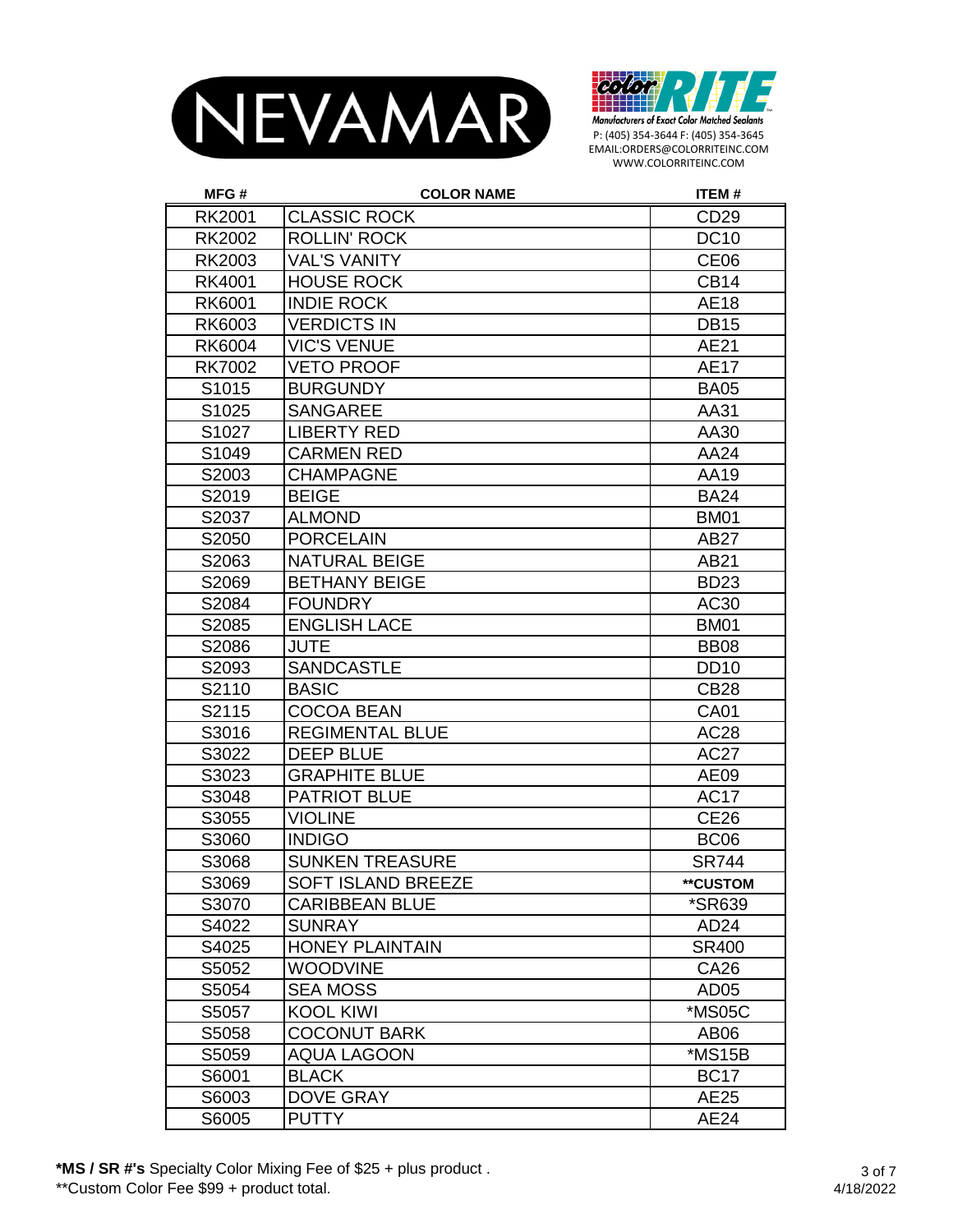



| MFG#          | <b>COLOR NAME</b>        | <b>ITEM#</b>         |
|---------------|--------------------------|----------------------|
| S6012         | <b>NEUTRAL GRAY</b>      | <b>BB06</b>          |
| S6014         | <b>BLACK PEARL</b>       | AE21                 |
| S6018         | <b>CHINCHILLA</b>        | <b>AE20</b>          |
| S6020         | <b>GUNMETAL</b>          | AE19                 |
| S6023         | <b>PLATINUM GRAY</b>     | <b>AE18</b>          |
| S6024         | <b>CORDIAL GRAY</b>      | <b>AE17</b>          |
| S6027         | <b>MARITIME GRAY</b>     | CC21                 |
| S6031         | <b>FOSSIL GRAY</b>       | AA16                 |
| S6033         | <b>RAVEN</b>             | AA13                 |
| S6037         | <b>STUDIO GRAY</b>       | AA12                 |
| S6047         | <b>SANDPIPER</b>         | <b>AA11</b>          |
| S6052         | <b>STRING</b>            | AA10                 |
| S6053         | <b>JETT BLACK</b>        | <b>BC17</b>          |
| S6054         | <b>WROUGHT IRON</b>      | AA09                 |
| S7004         | <b>SOLID WHITE</b>       | <b>BB31</b>          |
| S7005         | <b>ANTIQUE WHITE</b>     | <b>BB29</b>          |
| S7024         | <b>CHALK WHITE</b>       | CC <sub>04</sub>     |
| S7025         | <b>NEUTRA</b>            | AB15                 |
| S7027         | <b>SMOKY WHITE</b>       | <b>AB11</b>          |
| S7032         | <b>BONE WHITE</b>        | <b>BC14</b>          |
| S7036         | <b>PRECISION WHITE</b>   | <b>BC14</b>          |
| S7038         | <b>MALLOW WHITE</b>      | AC15                 |
| S7040         | <b>SPA WHITE</b>         | <b>BB29</b>          |
| S8001         | <b>FRESH PAPAYA</b>      | *MS304               |
| S8002         | <b>SPICY FLAVORS</b>     | *MS248               |
| S8003         | <b>SUMMER NIGHT GLOW</b> | <i><b>*SR722</b></i> |
| S9001         | <b>ISLAND ORCHID</b>     | *MS147B              |
| SD2002        | <b>SIDEWALK BISTRO</b>   | BC <sub>09</sub>     |
| SG0004        | <b>GARDEN MIST</b>       | CE01                 |
| SH2002        | <b>MAIZE SHIBORI</b>     | <b>CB14</b>          |
| SH2003        | <b>MANILA SHIBORI</b>    | *SR600               |
| SH7001        | <b>FLAXEN SHIBORI</b>    | <b>BB29</b>          |
| <b>SL6002</b> | <b>HYBRID SLATE</b>      | BC <sub>09</sub>     |
| SL6003        | RARE EARTH SLATE         | <b>BB08</b>          |
| SR5240        | <b>PASSIONFRUIT</b>      | <i><b>*SR924</b></i> |
| SV7410        | <b>LIMEADE</b>           | *MS238               |
| TM2001        | <b>OCHRE TEMPERA</b>     | DD <sub>08</sub>     |
| TM2002        | <b>UMBER TEMPERA</b>     | <b>CC29</b>          |
| TQ2001        | <b>CREME TRANQUILITY</b> | AB21                 |
| TQ6001        | <b>GRAY TRANQUILITY</b>  | CM <sub>04</sub>     |
| VA2001        | <b>VISABLE VAVA</b>      | AA27                 |
| VA2002        | <b>VISION VAVA</b>       | AE25                 |
| VA5001        | <b>SERENE STARDOM</b>    | *SR625               |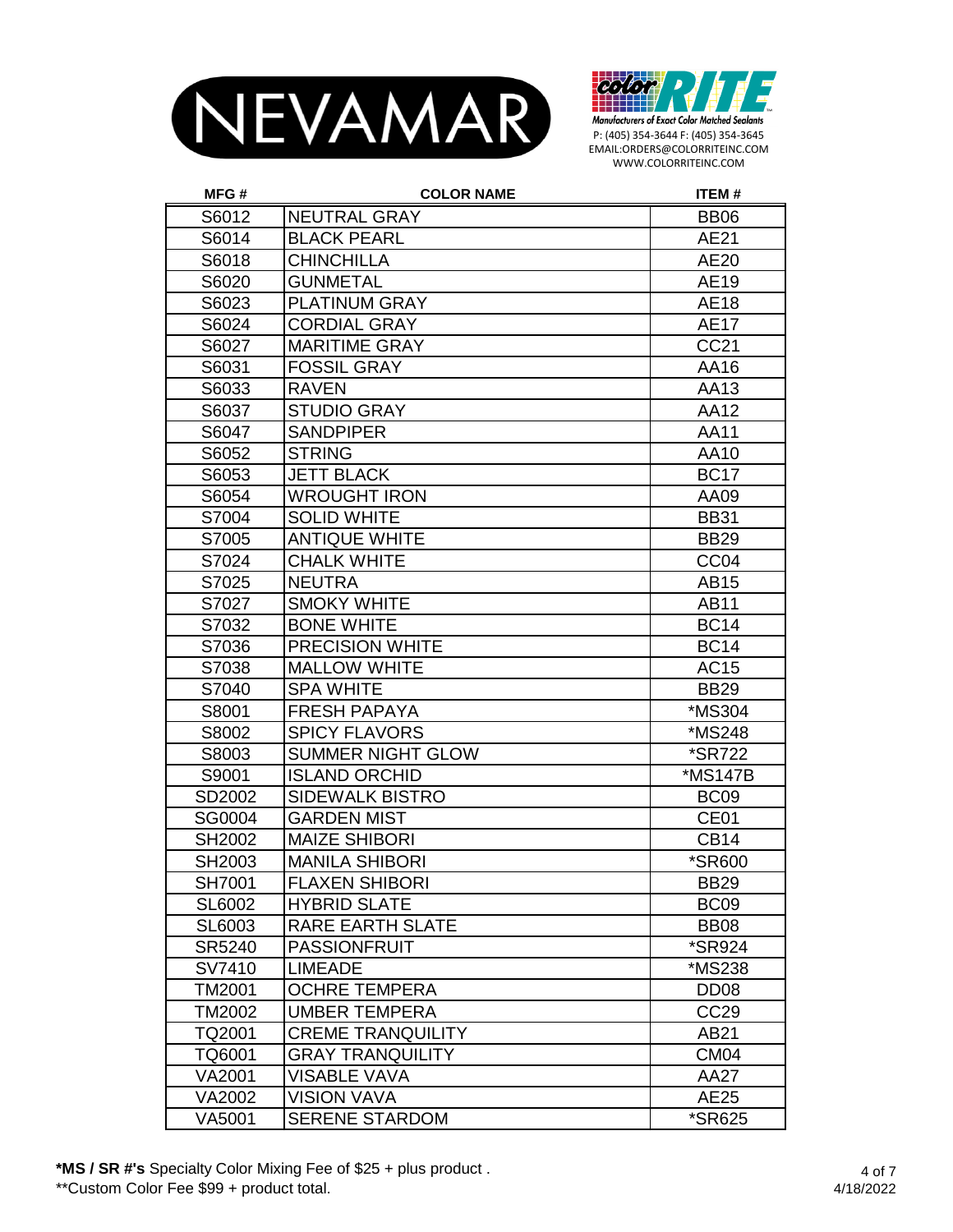



| MFG#          | <b>COLOR NAME</b>         | <b>ITEM#</b>     |
|---------------|---------------------------|------------------|
| VA5002        | <b>EASY ELEGANCE</b>      | AA09             |
| VA6001        | <b>CALM DISTINCTION</b>   | CC <sub>09</sub> |
| VA7002        | <b>COOL CHIC</b>          | CC23             |
| <b>VE6001</b> | <b>VETA SHADOWS</b>       | AE19             |
| <b>VS2001</b> | <b>VOUS FAWN</b>          | <b>CA19</b>      |
| VS2002        | <b>VANILLA BEAN</b>       | CB <sub>04</sub> |
| VS2003        | <b>VARNISH</b>            | <b>DC10</b>      |
| VS5002        | <b>VOUS SERENE</b>        | AA16             |
| VS6001        | <b>VOUS METAL</b>         | <b>CC30</b>      |
| VS6002        | <b>VOUS TEMPEST</b>       | <b>AE15</b>      |
| <b>VU6001</b> | <b>ADAPTABLE MUSE</b>     | <b>DC14</b>      |
| W8294         | <b>CROWN CHERRY</b>       | *SR824           |
| W8323         | <b>GENTRY OAK</b>         | CB23             |
| W8325         | <b>SOVEREIGN CHERRY</b>   | DD <sub>05</sub> |
| W8343         | <b>CREST MAHOGANY</b>     | <b>BD28</b>      |
| W8348         | <b>COGNAC BIRDSEYE</b>    | <b>CC12</b>      |
| W8351         | <b>FINE SYCAMORE</b>      | DD <sub>03</sub> |
| W8352         | <b>REGENCY MAHOGANY</b>   | <b>CA18</b>      |
| W8369         | <b>TOPAZ KHAYAWOOD</b>    | <b>DM03</b>      |
| W8371         | <b>GRAND ISLE MAPLE</b>   | <b>CE14</b>      |
| WA0001        | <b>GOLDEN ANIGRE</b>      | DD <sub>04</sub> |
| <b>WA0002</b> | <b>TANGIER ANIGRE</b>     | <b>DE08</b>      |
| WC2001        | <b>CALUNA CHERRY</b>      | DD <sub>04</sub> |
| WC5581        | <b>BLOSSOM CHERRY</b>     | DD <sub>05</sub> |
| <b>WD0001</b> | <b>KENTUCKY KRAFTWOOD</b> | <b>DE14</b>      |
| <b>WE2700</b> | <b>MEDITATION ELM</b>     | DD <sub>08</sub> |
| <b>WF0001</b> | <b>EDENWOOD</b>           | DD <sub>05</sub> |
| <b>WF0002</b> | <b>WASHINGTON APPLE</b>   | <b>BC29</b>      |
| <b>WF0011</b> | <b>MACCHIATO</b>          | <b>CB19</b>      |
| <b>WK0017</b> | <b>VENERABLE OLD OAK</b>  | <b>DE10</b>      |
| <b>WK0024</b> | <b>PALAZZO</b>            | <b>BA12</b>      |
| <b>WK0025</b> | <b>CHAI</b>               | <b>BA24</b>      |
| <b>WK0027</b> | <b>BAILEY</b>             | DE <sub>03</sub> |
| WM0005        | <b>SIREN MAPLE</b>        | <b>BC29</b>      |
| WM0046        | <b>ILLUSTRIOUS MAPLE</b>  | AM03             |
| WM0047        | <b>ICONIC MAPLE</b>       | <b>BD19</b>      |
| WM5528        | <b>VERMONT MAPLE</b>      | AE10             |
| WM5577        | <b>SCANDIA MAPLE</b>      | DD <sub>04</sub> |
| WM8110        | <b>GOLDEN ASH</b>         | <b>DM02</b>      |
| WM8164        | RUSTIC QUARTERED OAK      | <b>BM03</b>      |
| WM8258        | <b>BEIGE RENAISSANCE</b>  | <b>BA24</b>      |
| WM8322        | <b>HONEY MAPLE</b>        | <b>BD31</b>      |
| WM8340        | <b>CLEAR MAPLE</b>        | <b>AE10</b>      |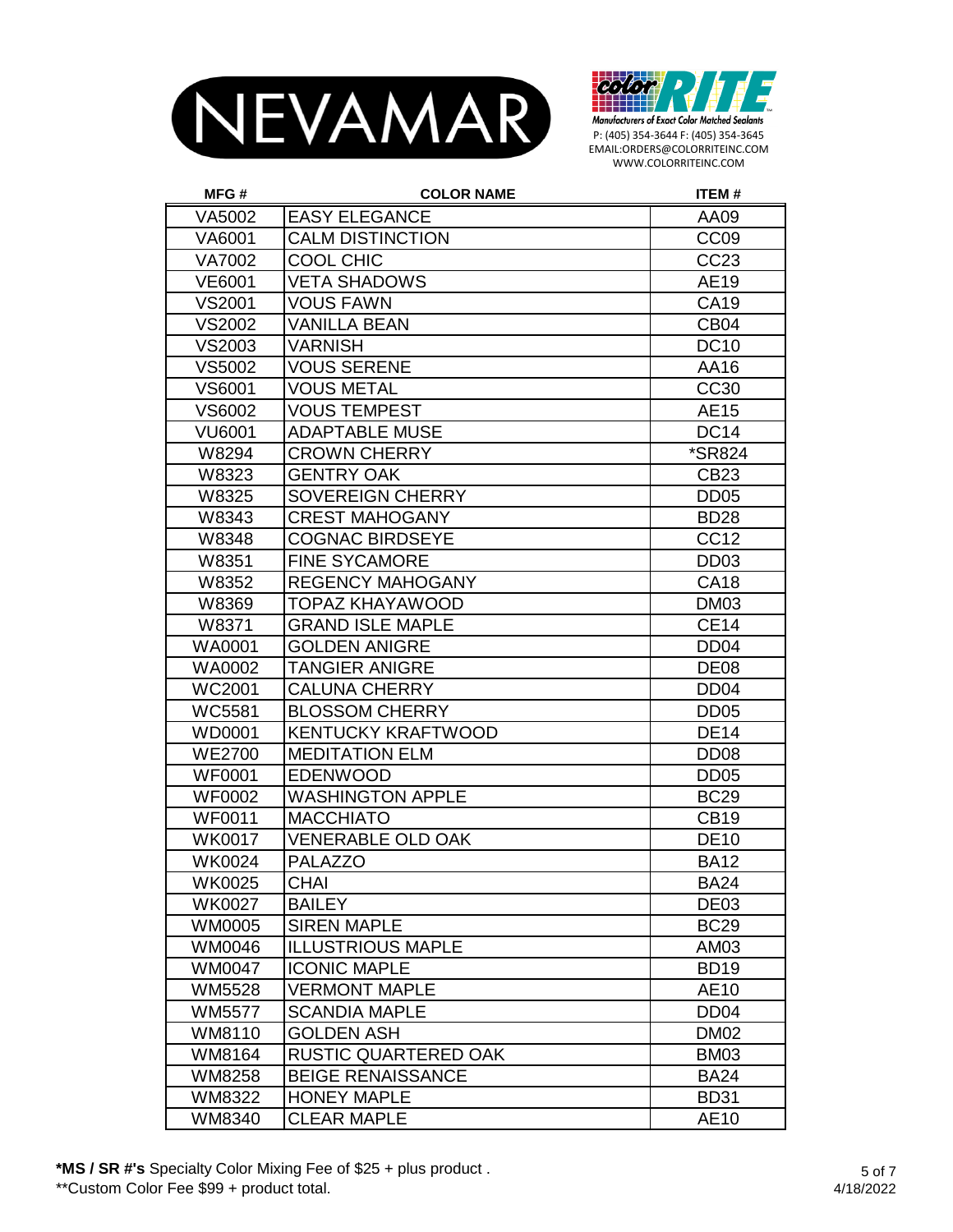



| MFG#          | <b>COLOR NAME</b>           | <b>ITEM#</b>     |
|---------------|-----------------------------|------------------|
| WM8342        | <b>AMBER PEARWOOD</b>       | CD <sub>23</sub> |
| WM8349        | <b>CHAMPAGNE SAGAWOOD</b>   | AE10             |
| WM8350        | CARMEL SAGAWOOD             | CA30             |
| WO0040        | <b>STRAIGHTAWAY OAK</b>     | AE10             |
| <b>WS9450</b> | ROYAL MAHOGANY              | <b>CC12</b>      |
| WT0003        | <b>VALENCIA TEAK</b>        | DD <sub>02</sub> |
| <b>WT0004</b> | <b>LEGENDARY TEAK</b>       | <b>DB11</b>      |
| <b>WT0005</b> | <b>LUMINARY TEAK</b>        | <b>BD06</b>      |
| <b>WU0060</b> | <b>BRAVE SPIRIT</b>         | BD <sub>09</sub> |
| WW0013        | <b>VANTAGE POINT WALNUT</b> | <b>AC14</b>      |
| WW3100        | <b>STOUT WALNUT</b>         | <b>DC10</b>      |
| WW4400        | UNTOLD JOURNEY              | AD16             |
| <b>WW7800</b> | <b>BABBLING BROOK</b>       | CA32             |
| WX0075        | <b>GALAO</b>                | <b>CB14</b>      |
| WX4600        | WHISPERING WIND             | CB <sub>01</sub> |
| WY2000        | <b>MIESIAN</b>              | <b>DM04</b>      |
| WZ0001        | <b>SHIBUI WOODPRINT</b>     | <b>AB15</b>      |
| WZ0002        | <b>MIKADO WOODPRINT</b>     | AA06             |
| WZ0003        | TAWNY SATINWOOD             | CA13             |
| WZ0005        | <b>RECON OAK</b>            | <b>DB05</b>      |
| WZ0017        | <b>GALLOWAY BURL</b>        | <b>CC12</b>      |
| WZ0018        | <b>NATURAL BAMBOO</b>       | <b>CA14</b>      |
| WZ0028        | <b>KONA BLEND</b>           | <b>BA12</b>      |
| WZ0044        | <b>VALET AVAILABLE</b>      | <b>CB19</b>      |
| WZ0045        | VALIDATE WE DO              | <b>BM03</b>      |
| WZ0049        | <b>CREMA</b>                | <b>CD28</b>      |
| WZ0052        | <b>MAZAGRAN</b>             | CC32             |
| WZ0053        | <b>ZULU</b>                 | AA15             |
| WZ0054        | <b>BREVE</b>                | <b>BB26</b>      |
| WZ0055        | <b>CARAJILLO</b>            | AE19             |
| WZ0056        | <b>EISKAFFE</b>             | <b>BC20</b>      |
| WZ0057        | <b>CALYPSO</b>              | <b>BC22</b>      |
| WZ0062        | <b>DRAGONFLY</b>            | *SR600           |
| WZ0063        | YUNNAN                      | <b>BD19</b>      |
| WZ0080        | <b>ZEBRANO WHITE</b>        | CC <sub>26</sub> |
| WZ1001        | <b>RED DRAGON BAMBOO</b>    | AA22             |
| WZ2000        | <b>ECRU</b>                 | <b>BB26</b>      |
| WZ2001        | <b>SANTA ROSA PLUM TREE</b> | <b>BB15</b>      |
| WZ2004        | <b>KENDO</b>                | AE01-V2          |
| WZ2007        | <b>TENDU</b>                | <b>BA11</b>      |
| WZ2009        | <b>CUTTING EDGE</b>         | CA32             |
| WZ3001        | <b>XANADU BLUE BAMBOO</b>   | <b>BB19</b>      |
| WZ5001        | <b>EXTREME GREEN BAMBOO</b> | <b>BD17</b>      |